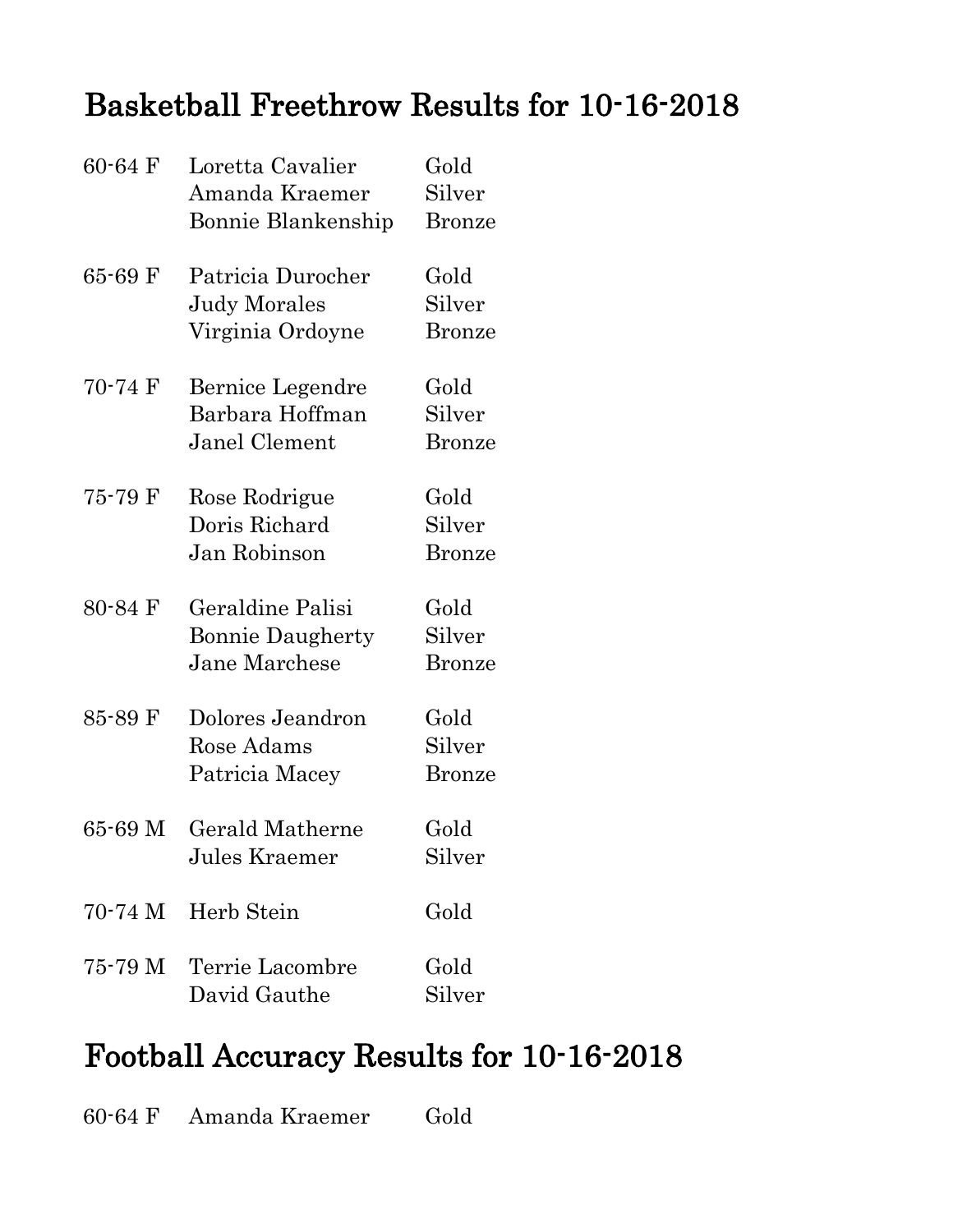|             | Bonnie Blankenship<br>Gretal Rivet                           | Silver<br><b>Bronze</b>         |
|-------------|--------------------------------------------------------------|---------------------------------|
| $65 - 69$ F | Judy Morales<br>Virginia Ordoyne<br>Patricia Durocher        | Gold<br>Silver<br><b>Bronze</b> |
| 70-74 F     | Janel Clement<br>Bernice Legendre<br>Barbara Hoffman         | Gold<br>Silver<br><b>Bronze</b> |
| 75-79 F     | Rose Rodrigue<br>Jan Robinson<br>Doris Richard               | Gold<br>Silver<br><b>Bronze</b> |
| $80 - 84$ F | Geraldine Palisi<br>Jane Marchese<br><b>Bonnie Daugherty</b> | Gold<br>Silver<br><b>Bronze</b> |
| 85-89 F     | Patricia Macey<br>Dolores Jeandron<br>Rose Adams             | Gold<br>Silver<br>Bronze        |
| 65-69 M     | Jules Kraemer<br>Gerald Matherne                             | Gold<br>Silver                  |
|             | 70-74 M Herb Stein                                           | Gold                            |
|             | 75-79 M Terrie Lacombre<br>David Gauthe                      | Gold<br>Silver                  |

## Frisbee Accuracy Results for 10-16-2018

| $60 - 64$ F | Loretta Cavalier | Gold          |
|-------------|------------------|---------------|
|             | Amanda Kraemer   | Silver        |
|             | Gretal Rivet     | <b>Bronze</b> |
|             |                  |               |

65-69 F Irene Becnel Gold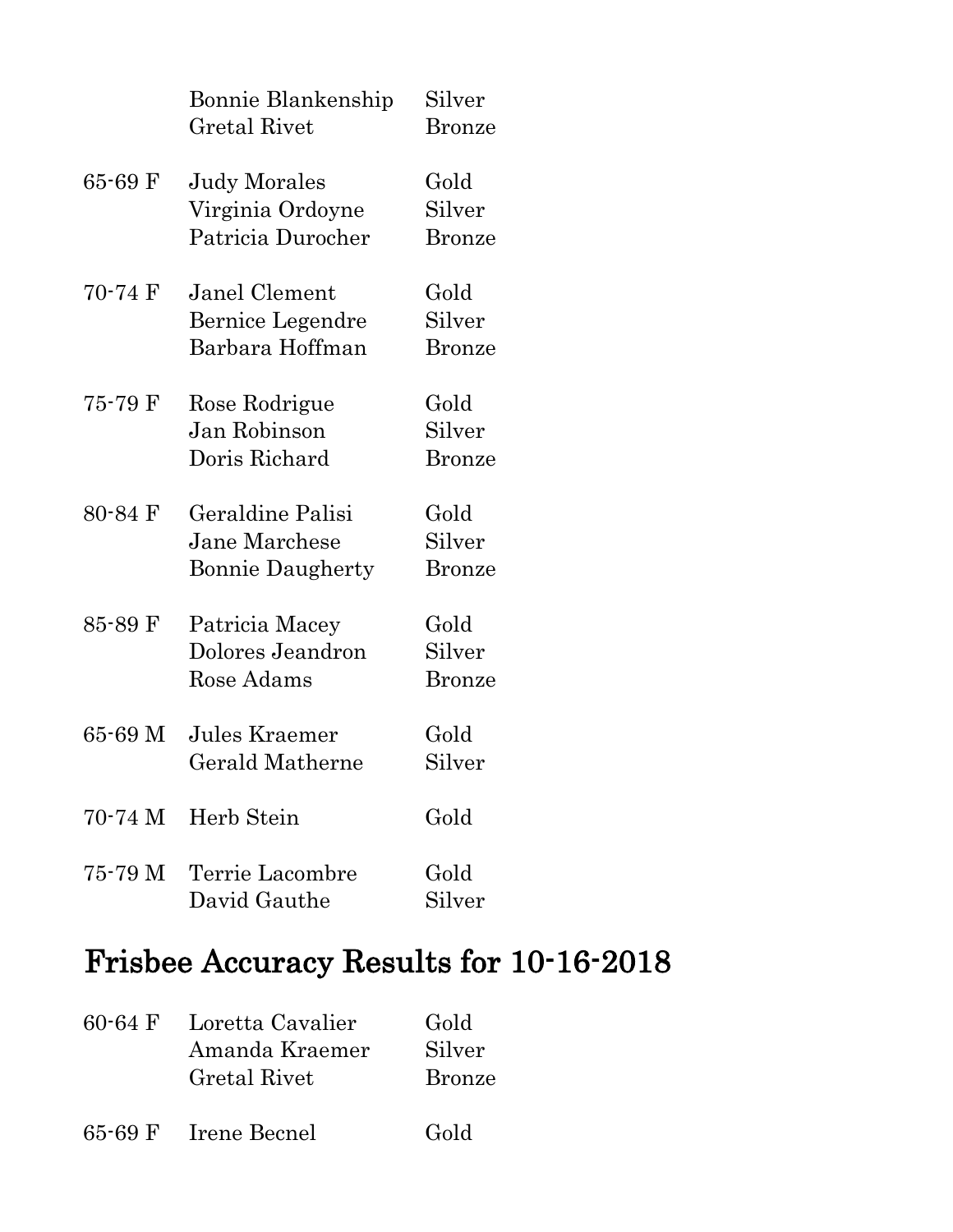|             | <b>Judy Morales</b><br>Virginia Ordoyne                      | Silver<br><b>Bronze</b>         |
|-------------|--------------------------------------------------------------|---------------------------------|
| 70-74 F     | Bernice Legendre<br>Janel Clement<br>Barbara Hoffman         | Gold<br>Silver<br><b>Bronze</b> |
| 75-79 F     | Jan Robinson<br>Doris Richard<br>Rose Rodrigue               | Gold<br>Silver<br>Bronze        |
| $80 - 84$ F | Geraldine Palisi<br>Jane Marchese<br><b>Bonnie Daugherty</b> | Gold<br>Silver<br><b>Bronze</b> |
| 85-89 F     | Dolores Jeandron<br>Delta Theriot<br>Rose Adams              | Gold<br>Silver<br><b>Bronze</b> |
| 65-69 M     | Jules Kraemer<br><b>Gerald Matherne</b>                      | Gold<br>Silver                  |
| 70-74 M     | Herb Stein                                                   | Gold                            |

# Softball Accuracy Results for 10-16-2018

| $60 - 64$ F       | Loretta Cavalier<br>Amanda Kraemer<br>Gretal Rivet         | Gold<br>Silver<br><b>Bronze</b> |
|-------------------|------------------------------------------------------------|---------------------------------|
| $65 - 69$ F       | <b>Judy Morales</b><br>Nellie Matherne<br>Virginia Ordoyne | Gold<br>Silver<br><b>Bronze</b> |
| $70-74 \text{ F}$ | Bernice Legendre<br>Barbara Hoffman<br>Janel Clement       | Gold<br>Silver<br>Bronze        |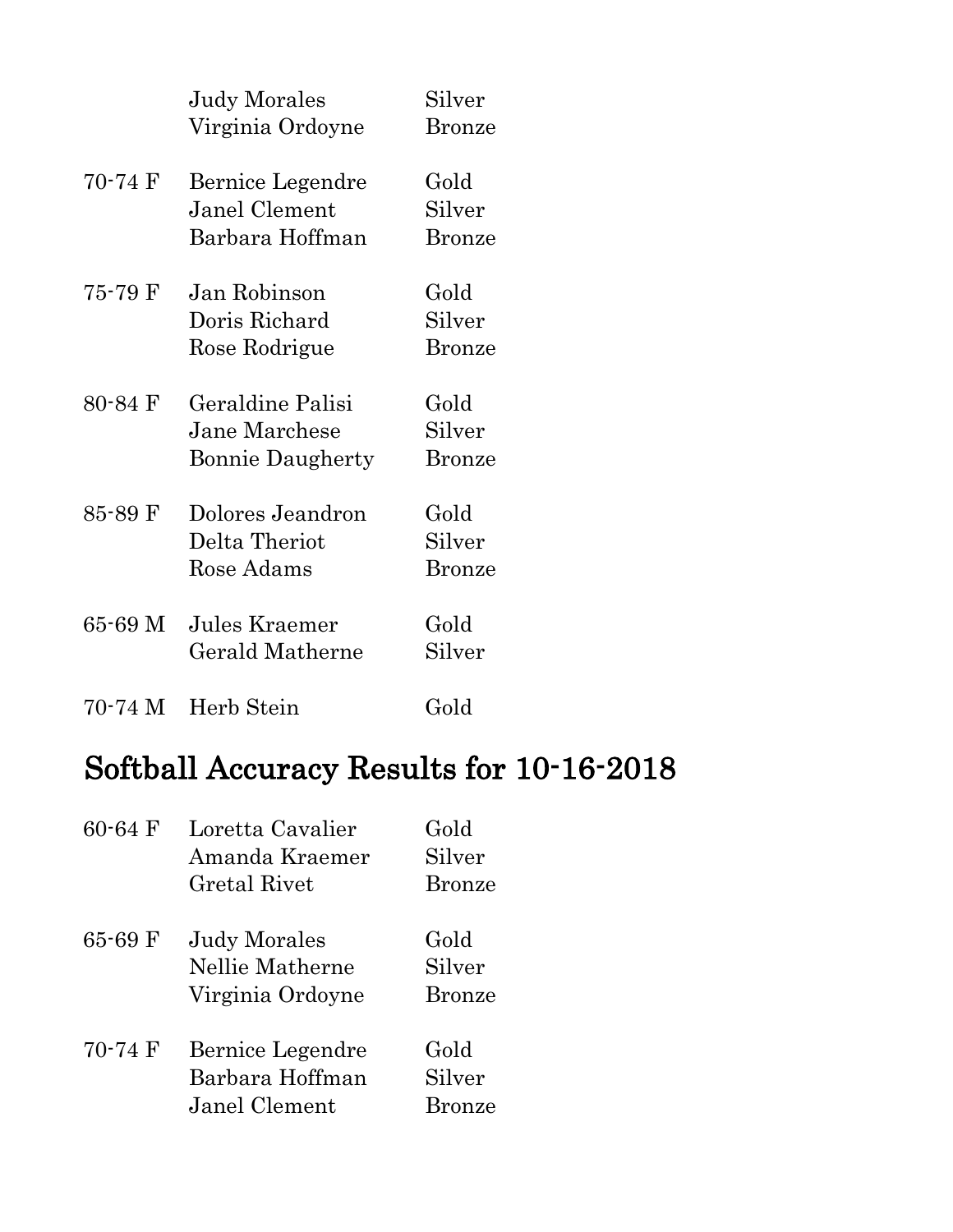| 75-79 F | Jan Robinson<br>Doris Richard<br>Rose Rodrigue               | Gold<br>Silver<br><b>Bronze</b> |
|---------|--------------------------------------------------------------|---------------------------------|
| 80-84 F | Geraldine Palisi<br>Jane Marchese<br><b>Bonnie Daugherty</b> | Gold<br>Silver<br><b>Bronze</b> |
| 85-89 F | Dolores Jeandron<br>Patricia Macey<br>Dora Guillot           | Gold<br>Silver<br><b>Bronze</b> |
| 65-69 M | Gerald Matherne<br>Jules Kraemer                             | Gold<br>Silver                  |
| 70-74 M | Herb Stein                                                   | Gold                            |
| 75-79 M | Terrie Lacombre<br>David Gauthe                              | Gold<br>Silver                  |

### Washer Pitch Results for 10-16-2018

| $60 - 64$ F       | Amanda Kraemer      | Gold          |
|-------------------|---------------------|---------------|
|                   | Gretal Rivet        | Silver        |
|                   | Loretta Cavalier    | <b>Bronze</b> |
| 65-69 F           | Nellie Matherne     | Gold          |
|                   | <b>Judy Morales</b> | Silver        |
|                   | <b>Irene Becnel</b> | <b>Bronze</b> |
| $70-74 \text{ F}$ | Barbara Hoffman     | Gold          |
|                   | Janel Clement       | Silver        |
|                   | Bernice Legendre    | <b>Bronze</b> |
| 75-79 F           | Rose Rodrigue       | Gold          |
|                   | Jan Robinson        | Silver        |
|                   | Doris Richard       | Bronze        |